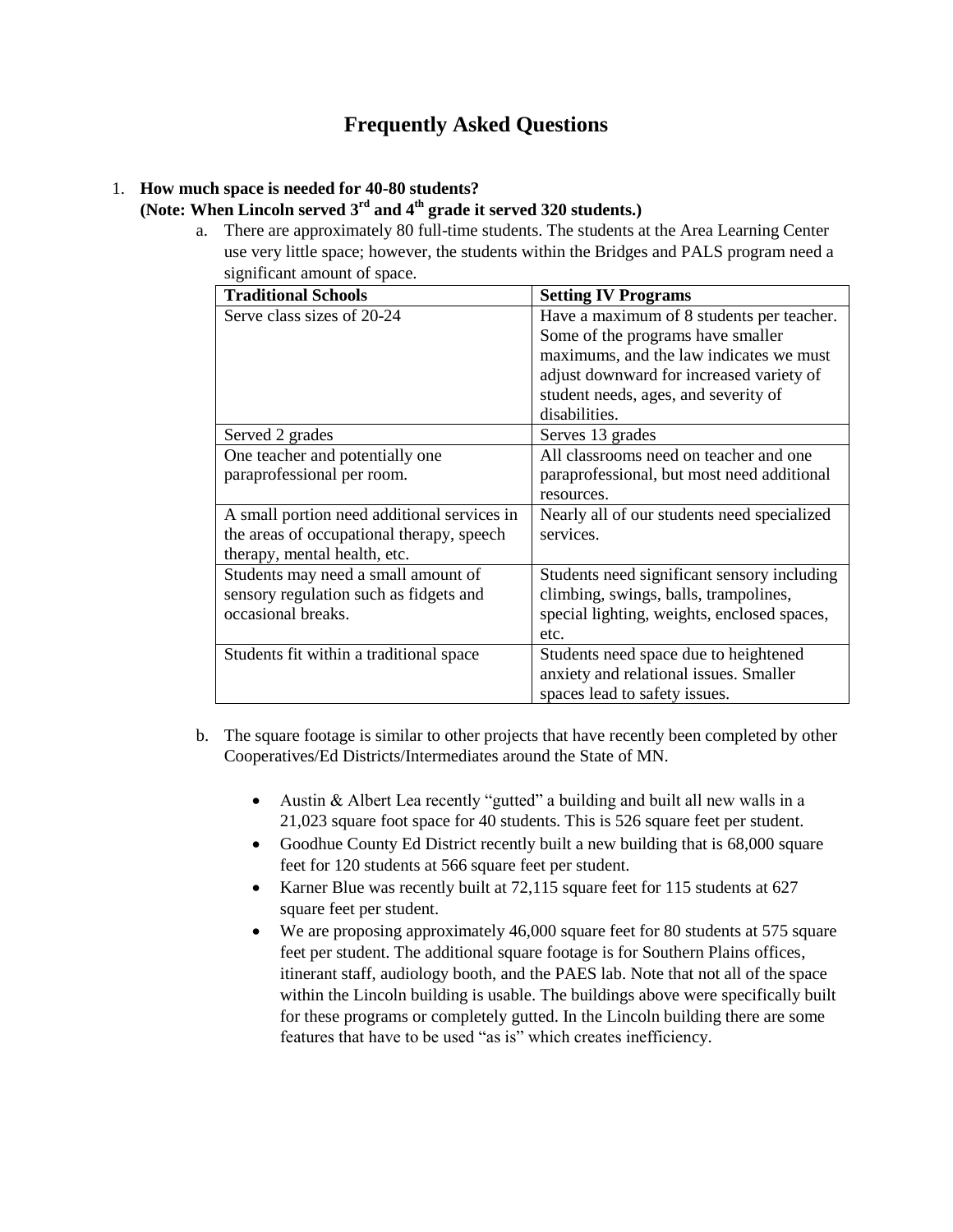- 2. **Why is it that 320, 3 rd and 4th graders fit in the building, but you need to add on to meet the needs of 80 students?**
	- There will be 80 full-time students in the building; however, additional programs in the building include the Southern Plains central offices, an audiology booth, and the PAES lab.
	- All classrooms have students from multiple grade levels.
	- A typical elementary classroom holds 20-25 general education students. Most Southern Plains programs have a limit of 8 students per classroom (MN 3525.2340).
	- Students within the classrooms need a place to regulate themselves (calm down) before behaviors escalate. Students can then return as soon as they calm.
	- Many of our students need to work on functional living skills. This requires separate space to work on these skills.
	- Almost all students need specialized services, including mental health staff, occupational therapy, speech and language therapy, etc.



• Many students have processing difficulties. Sensory rooms help students explore and develop sensory skills. This regulates their sensory status to reduce aggressive behaviors.

• There needs to be adequate space between students to ensure student safety and reduce escalation. Without this space staff gets injured and/or other students become escalated.

 We have had students within the programs that have either been sex offenders or victims of sexual trauma which results in students needing to be separated from other students.

We have had several sets of siblings that need to be

separated from one another.

 "I often though, they wouldn't think of putting a classroom for physically challenged on the top floor of a building with no elevator. Why would they place a class for students with emotional problems without adequate crisis support rooms?" (Behavior Advisor)

# 3. **What members of the current SPEC staff and board members have had user input into the redesign of Lincoln?**

- a. All board members, superintendents, and setting IV SPEC Certified staff in 2014-15 were part of a facilities study.
- b. Since that time there have been numerous discussions with board, superintendents, and staff. Sarah has also sent out regular email updates asking for input. Two significant messages from these discussions were that individuals want a long-term solution so that we can move forward with programming for students. The other concern was the desire to get the Southern Plains offices into the building with the programs.
- c. The SPEC Board assigned a facilities committee of Wendi Russenberger, Jesse Haugh, and Bryan Nowicki. They were part of option discussions; however, Bryan Nowicki was unable to attend the primary discussion and Mike Pfeil attended in his place. One option was to add on to Lincoln and one was to keep the current size within Lincoln and rent additional spaces.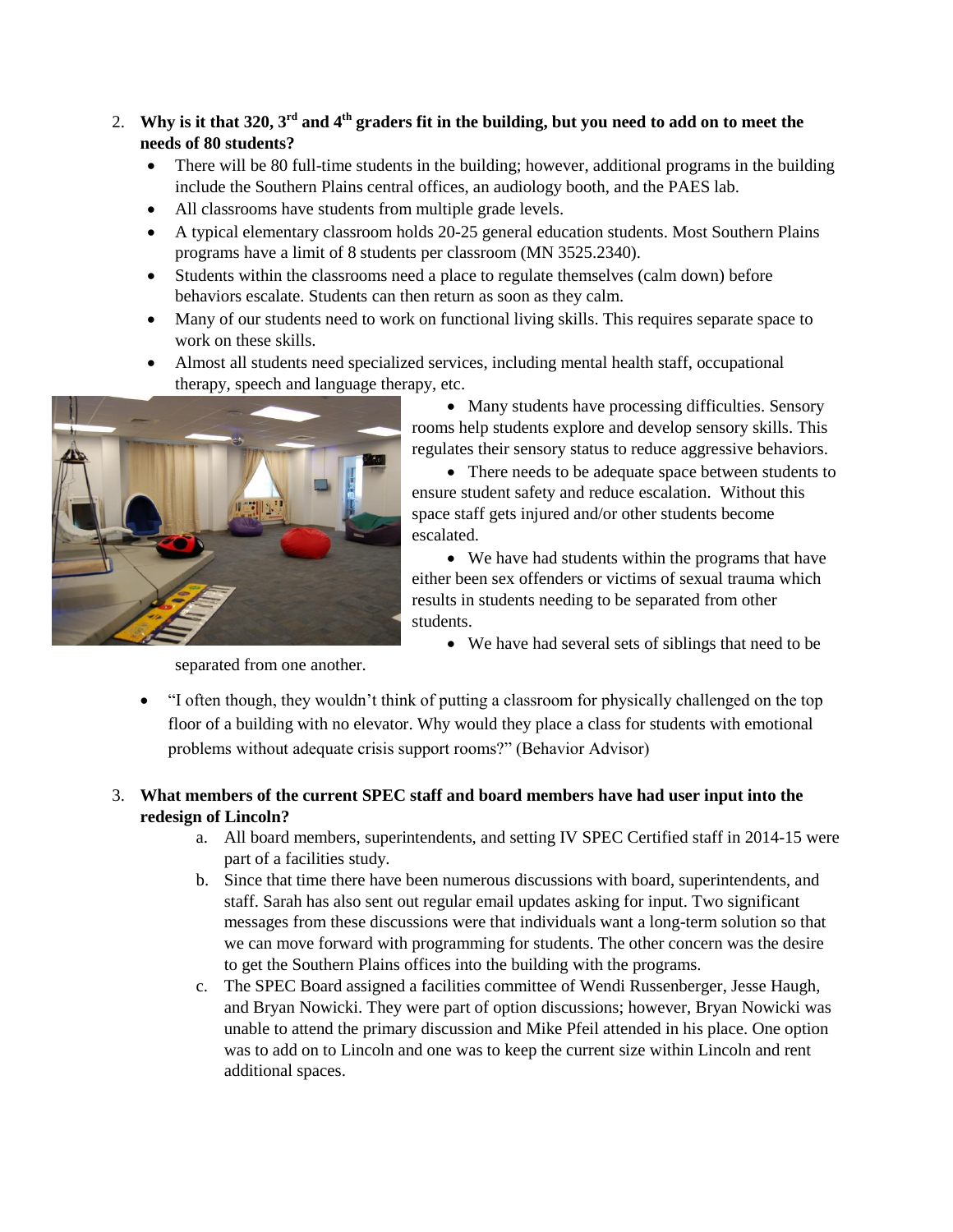- d. The official redesign of Lincoln has not been completed. That will be completed after the Kraus-Anderson agreement is approved and an architect is hired.
- e. The fine-tuned details of the design will involve all of the stakeholders. Anyone that is interested in participating should contact Sarah Mittelstadt [\(sarah.mittelstadt@southernplainsedcoop.org](mailto:sarah.mittelstadt@southernplainsedcoop.org) or 507-238-1472)
- 4. **Who came up with the \$10,600,000 estimate to complete each of the projects listed above?** Gary Benson from Kraus-Anderson. Gary was also part of the facilities study done by Springsted in 2014. He has worked on several other projects completed by Cooperatives/Ed Districts/Intermediate Districts.
- 5. **What happens when the cost of the rehabilitation comes in greater than the \$10,600,000?** Other projects within the renovation and remodeling will need to be reduced.
- 6. **What happens when the cost of the project goes under the amount budgeted?** Any excess funds will be used to pay off the bonds quicker.

# 7. **How can you assure us that you are not going for all of the bells and whistles?**

a. I encourage anyone with concerns to join in on discussions regarding the facilities; please contact Sarah Mittelstadt at [sarah.mittelstadt@southernplainsedcoop.org](mailto:sarah.mittelstadt@southernplainsedcoop.org) or 507-238- 1472. I can assure you that the Southern Plains staff and special education staff within member districts have worked hard to reduce spending. We have demonstrated the ability to work conservatively. This is evidenced by the following data:

|                                                   | 2009-10     | 2015-16     |
|---------------------------------------------------|-------------|-------------|
| <b>Total Special Ed Expenditures in member</b>    | \$6,523,379 | \$5,900,286 |
| districts                                         |             |             |
| <b>Average of Member District Budget spent on</b> | 15.033      | 12.975      |
| Special Ed while the state average increased      |             |             |
| from 17.7 to 18.23                                |             |             |
| <b>Average Expenditures per ADM on Special</b>    | \$1,566     | \$1,554     |
| Ed                                                |             |             |

b. Our goal is to find adequate facilities at a level consistent with member districts. We are not looking for anything extra. We have looked at facilities with "extra fluff", and we cannot even imagine asking for that of our tax payers.

# 8. **Why is the ALC director's office on the first floor while the ALC program is on the second floor?**

The Administrative Coordinator oversees all of the programs within the building; she is regularly available. There is a social worker on the second floor that works closely with the ALC.

# 9. **The** *Fairmont Sentinel* **indicated that it would take \$5 million to renovate Winnebago. Why don't you renovate Winnebago?**

During the interview with the Sentinel there was no discussion about the costs to renovate Winnebago. We believe that the number that was quoted was from an article when Blue Earth Area "closed" the Winnebago building three years ago. That number was an estimate Blue Earth Area had done several years before that article just to get the basics done to get the building up to code. However, the number was outdated at the time of the article three years ago. That cost has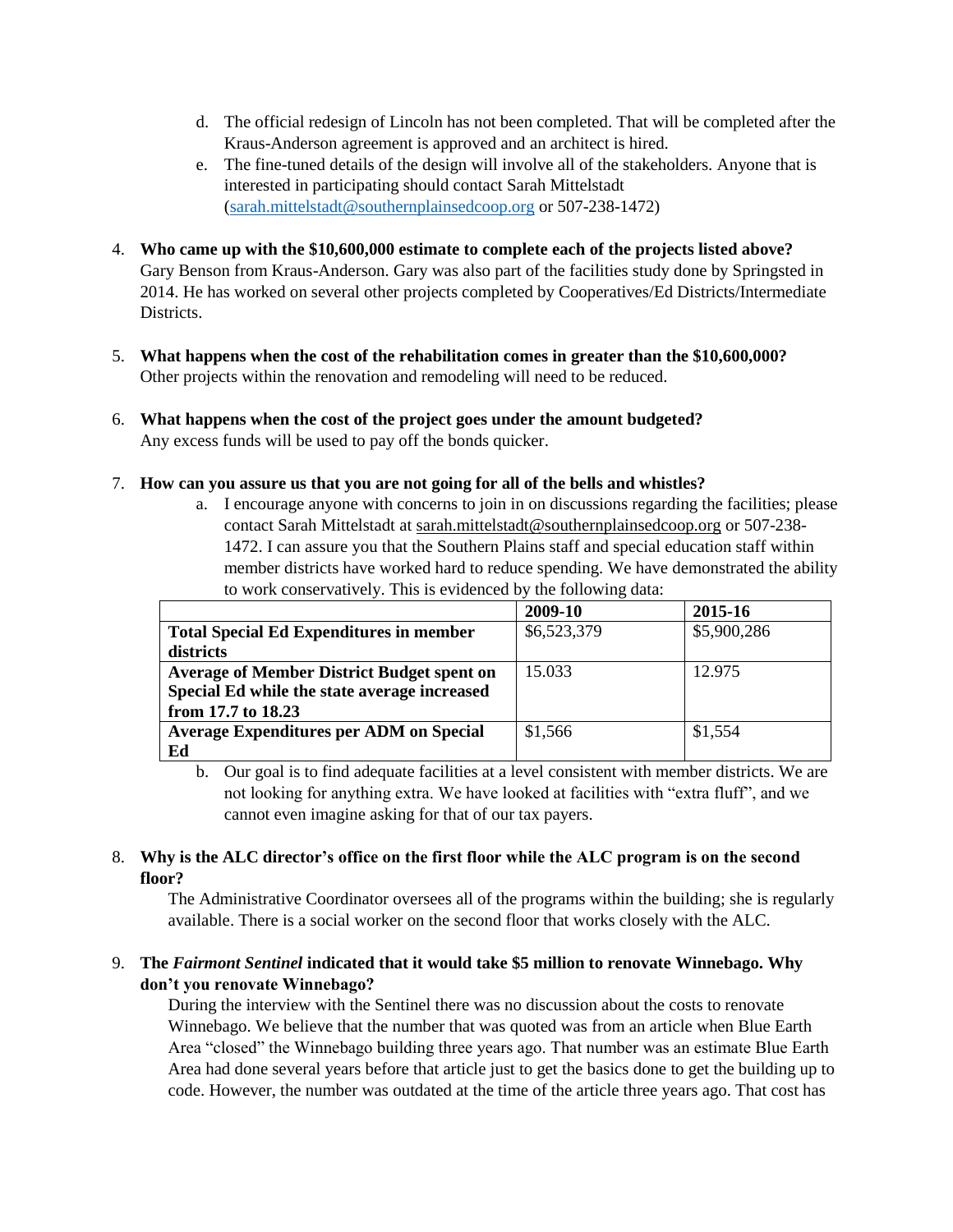increased since that time. Additionally, renovation would need to occur to get the building to meet the needs of the Southern Plains Alternative Programs.

# 10. **The Alternative Programs moved to Winnebago three years ago; how do we know that you won't want to move again in a few years?**

It was very clear at the time we moved into Winnebago that it was a temporary solution to help provide space in a time in which we had no other alternatives. The only reasons we have moved around was to find space that suited the needs of the students. Once a suitable building is completed, there would be no need to move. The facilities study completed by Springsted in 2014 recommended Fairmont due to the location.

#### 11. **What happens if we do not pass the resolution at this time?**

We will need to continue to put "patches" on the facility within Winnebago. There are several items that are getting to a significant point where costs will rise significantly. For example, there is a coil out in an air handler in the roof that will result in significant costs. The ventilation system is very hard to manage and will need to be replaced soon. The tuck pointing also needs to be addressed or moisture will start entering the building. There are several flooding issues that are causing significant sewer smells at various times in the school building. These costs will need to be billed back to the resident districts; this will need to come from the general fund.

If the Winnebago building becomes uninhabitable, the member districts maintain responsibility for the students. Southern Plains will work to develop programs within member districts to meet student needs.

|                 |           |           |           |           | 2013- |           | $2011 -$ |
|-----------------|-----------|-----------|-----------|-----------|-------|-----------|----------|
|                 | 2017-2018 | 2016-2017 | 2015-2016 | 2014-2015 | 2014  | 2012-2013 | 2012     |
| <b>ALC</b>      | 42        | 35        | 38        | 33        | 36    | 45        | 48       |
| <b>Bridges</b>  | 38        | 42        | 21        | 20        | 13    | 13        |          |
| <b>PALS</b>     |           |           |           |           |       |           |          |
| <b>Pathways</b> |           |           |           |           |       |           |          |
| <b>TOTAL</b>    | 85        | 83        | 70        | 64        | 58    | 67        | 67       |

#### 12. **What is the outlook for the programs in the future? Will there be continued needs?**  The following shows the trends in enrollment:

An analysis was done of the early childhood students (ages birth-5) currently receiving services. It appears as though needs will continue to rise based on these numbers. 11 students were identified as strong potential referrals for referral by the third grade. These only include potential referrals to the Bridges and PALS programs. Approximately half of the students in the Bridges program actually received services in Early Childhood; the other students were later identified or moved into the area.

#### 13. **What does research state about the need for this space?**

There are two architectural firms that have conducted studies of similar programs. Here are their recommendations:

- Additional focus is needed on a practical and sensory level so students can flourish.
- Need additional space with comfortable distance and safe places to calm down.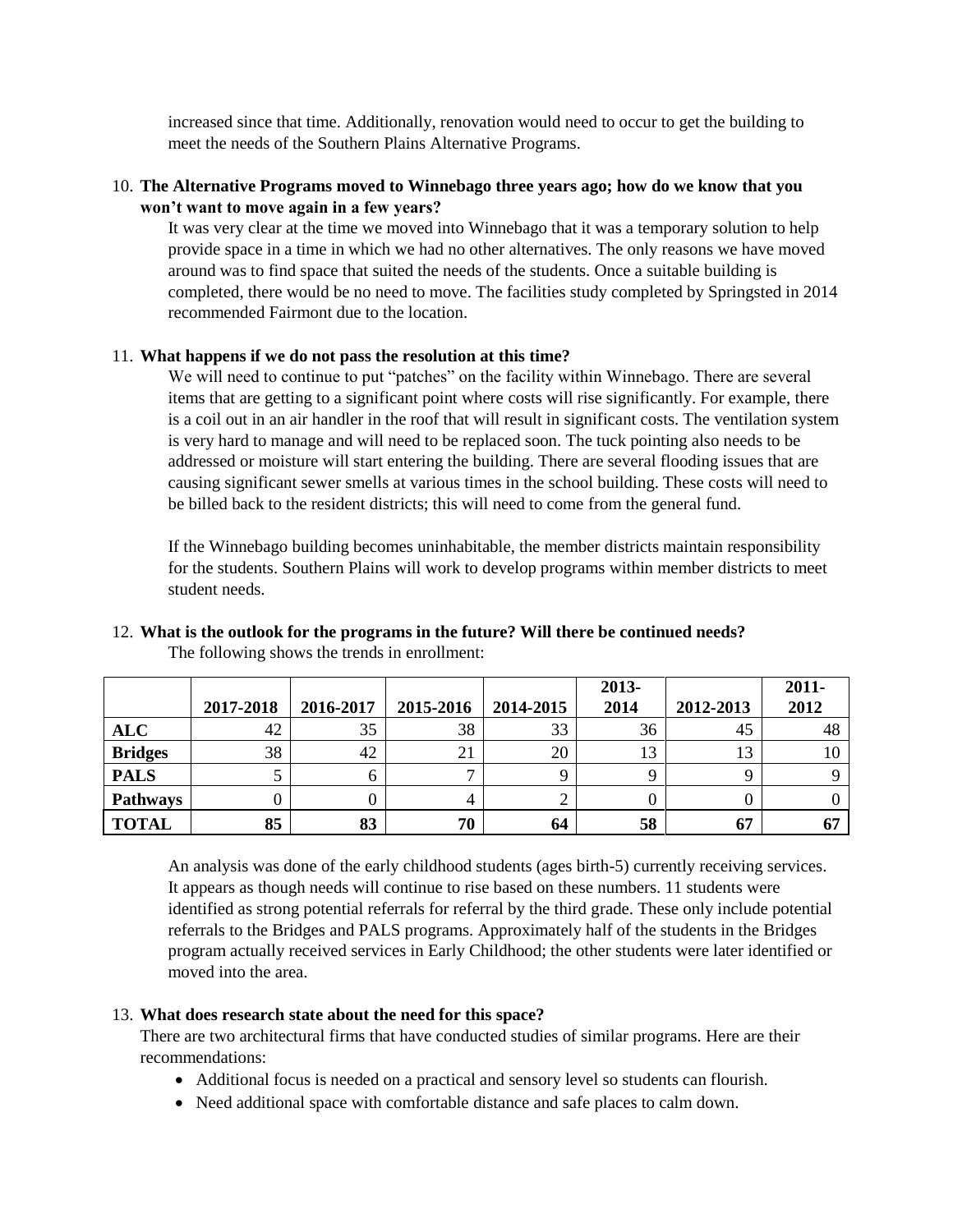- Routes around classroom need to minimize travel time.
- Need access to quiet space within a close distance to the main teaching space.
- Space is needed for children to move with easy access to what they need.
- Students need access to individual and group learning spaces.
- Therapy rooms make a considerable contribution to the classroom by supporting the student's health, well-being, and enabling access to learning.
- Good storage options need to support effective teaching and learning activities.

*The Stable Company*

- 64 immersive observations showed "breakout rooms, sensory rooms, community pods, and swing rooms reduce the amount of disruption to others in the classroom and help students deescalate in privacy."
- Additionally, there was a 75% reduction in seclusion as a result of having spaces that met student needs.

#### *BWBR Architects*

"Research indicates that the classroom should be designed to minimize crowding and distraction. Crowding at home and school can have a negative impact on behavior (Maxwell, 1996). The simplest way to *minimize crowding* is to increase the amount of space in a classroom. Burgess and Fordyce (1989) found that when children had more space, they increased their interpersonal distances and their interactions with peers, teachers, and parents regardless of room design." (Simonsen, et al. 2008)

# 14. **Why are we seeing such a huge increase in needs?**

Previously many of these students would have been hospitalized. We have many students we service that are awaiting hospitalization, are too young for this kind of treatment, or are "too severe" for a hospitalization.

The State of Minnesota, Office of Ombudsman for Mental Health shared their views:

- We have a shortage of (mental health) services that is significantly compounded by a rapidly increasing demand.
- No inpatient psychiatric beds are available when a patient is in crisis and in need of hospitalization.
- A regular in-patient hospital bed is not the best place for a child, but there is a critical lack of crisis services available.
- Concerns rose that some patients are discharged due to lack of beds despite the need for inpatient hospitalization.
- Hospitals are closing down mental health units. Reimbursement rates are not sufficient for hospitals to continue to provide services.
- Mentally ill citizens in need of services are often advised they are not sick enough to receive services.
- Parents are told to call police when a child with a serious emotional disturbance is in crisis.

Additional studies on Mental Health: